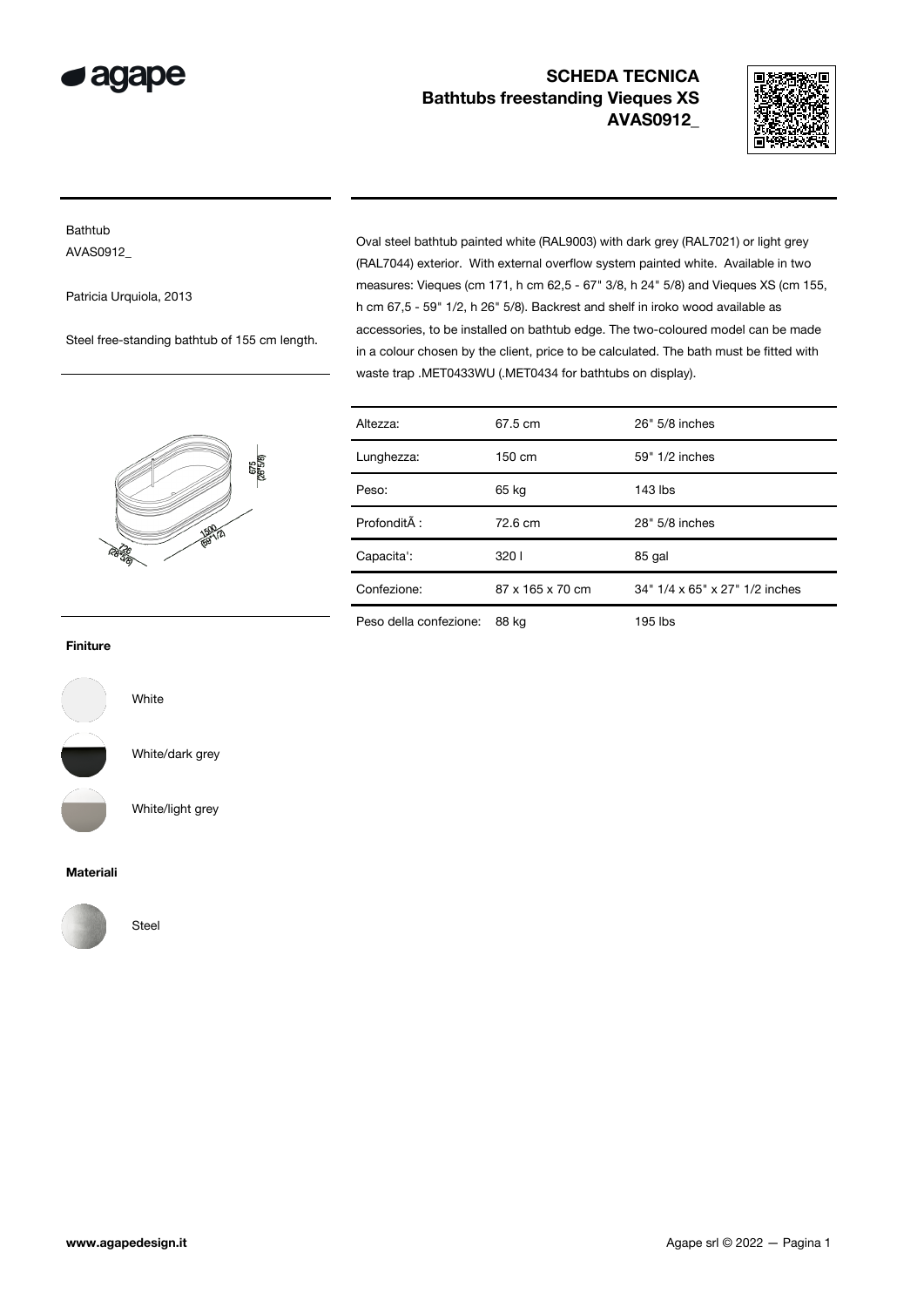



#### **Main dimensions**



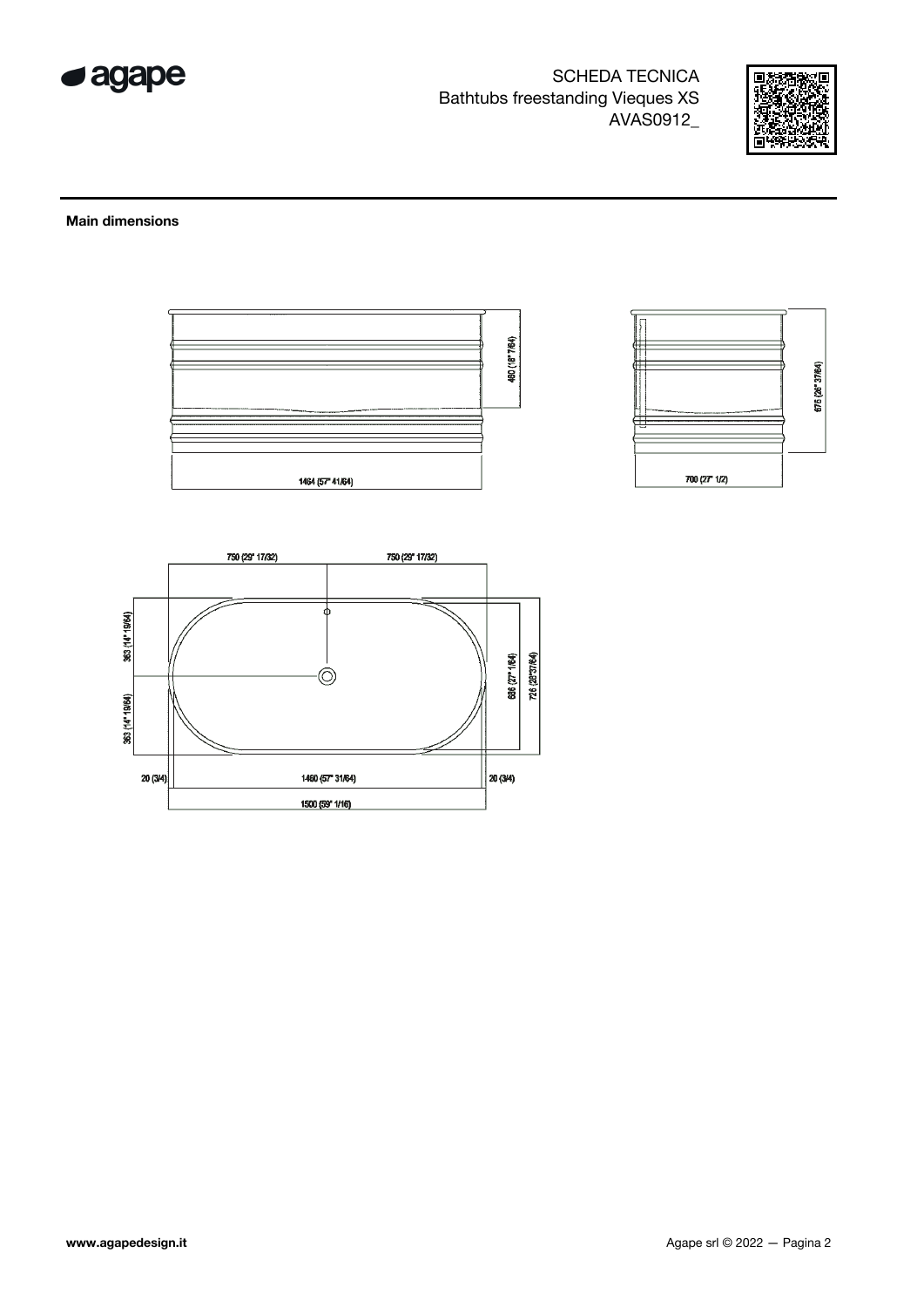



Drain pipe position

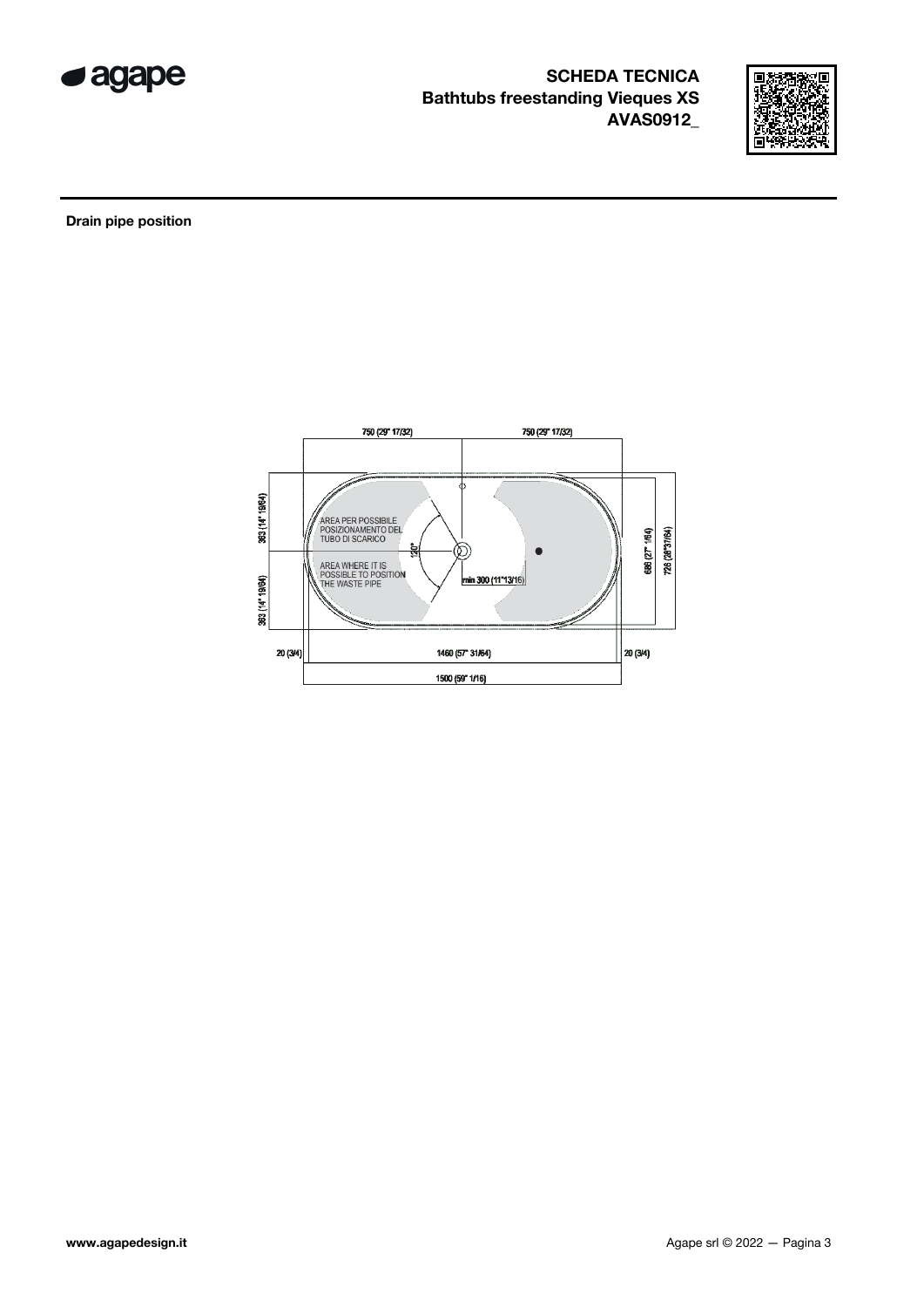



### Dimensions for wall mounted taps



|            |                                          | A*             | B**            |
|------------|------------------------------------------|----------------|----------------|
| FEZ        | (ARUB050000L, ARUB051000L, ARUB150000C,  | 780 (30"45/64) |                |
|            | ARUB151000C, ARUB1089S, ARUB190000C,     |                |                |
|            | ARUB191000C, ARUB1091S)                  |                |                |
|            | MEMORY (ARUB1076S, ARUB1077S, ARUB1040S) | 780 (30"45/64) |                |
|            | SQUARE (ARUB0932N, ARUB0933N, ARUB1117)  |                | 780 (30"45/64) |
| <b>SEN</b> | (ASEN0912V)                              |                | 830 (32"43/64) |

\* inserasse gruppo / axial distance for tap<br>\*\* filo inferiore gruppo / Tap's lower edge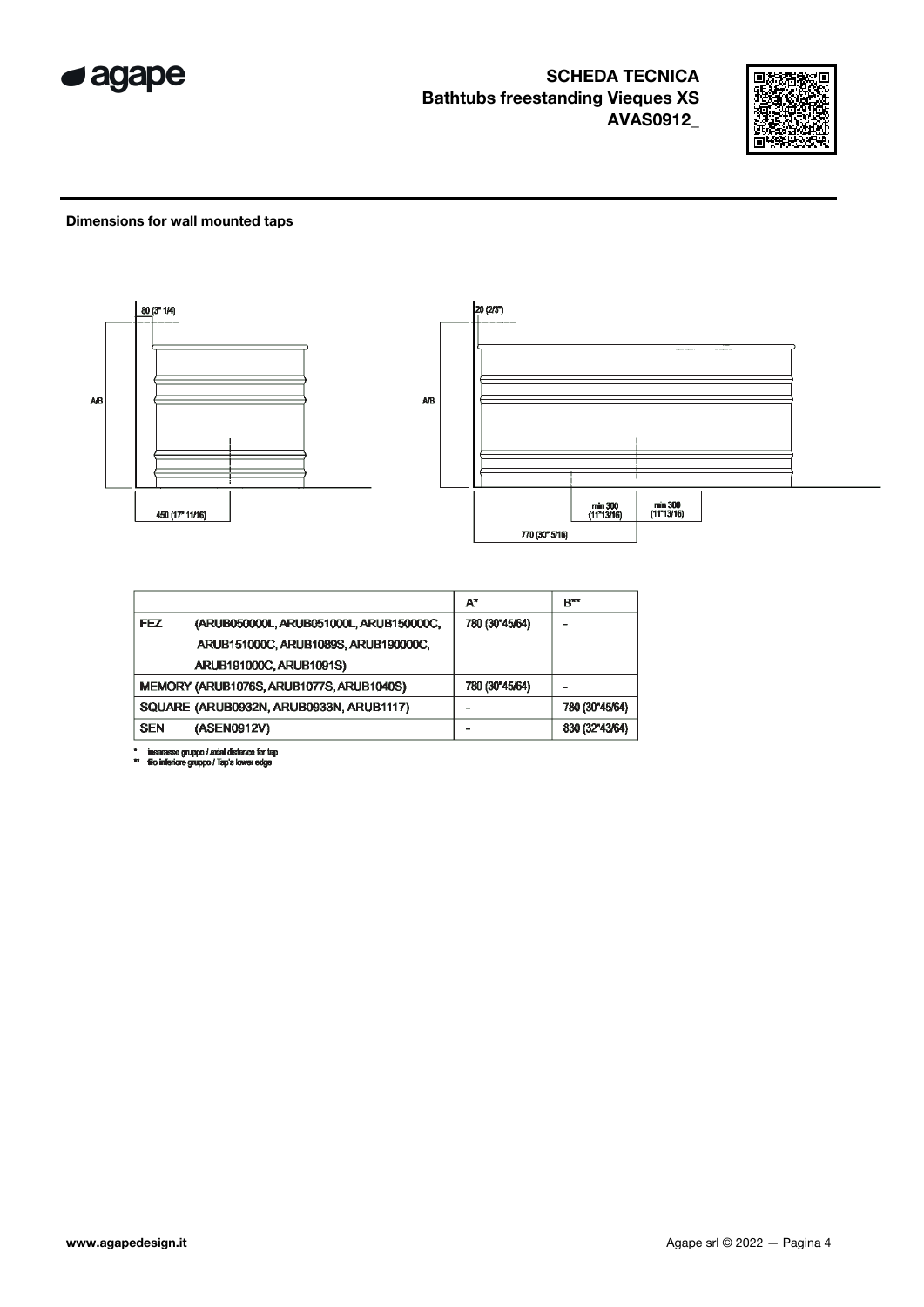



### **Dimensions for freestanding spouts**



|            |                                       | А          | в             | С                             | D |
|------------|---------------------------------------|------------|---------------|-------------------------------|---|
| <b>FEZ</b> | (ARUB140, RAUB145, ARUB170N)          | 80 (3"1/8) | 170 (6"11/16) | 540 (21"17/64) 920 (36"7/32)  |   |
|            | MEMORY (ARUB1078, ARUB1072, ARUB1033) | 80 (3"1/8) | 170 (6"11/16) | 540 (21"17/64)  920 (36"7/32) |   |
|            | SQUARE (ARUB0961L, ARUB0934L,         | 80 (3"1/8) | 140 (5"33/64) | 520 (20"15/32) 900 (35"7/16)  |   |
|            | ARUB0935NL, ARUB0936NL,               |            |               |                               |   |
|            | ARUB0952L, ARUB1024N,                 |            |               |                               |   |
|            | <b>ARUB1112, ARUB1115)</b>            |            |               |                               |   |
| <b>SEN</b> | (ASEN0911)                            | 80(3"1/8)  | 140 (5"33/64) | 520 (20"15/32) 900 (35"7/16)  |   |